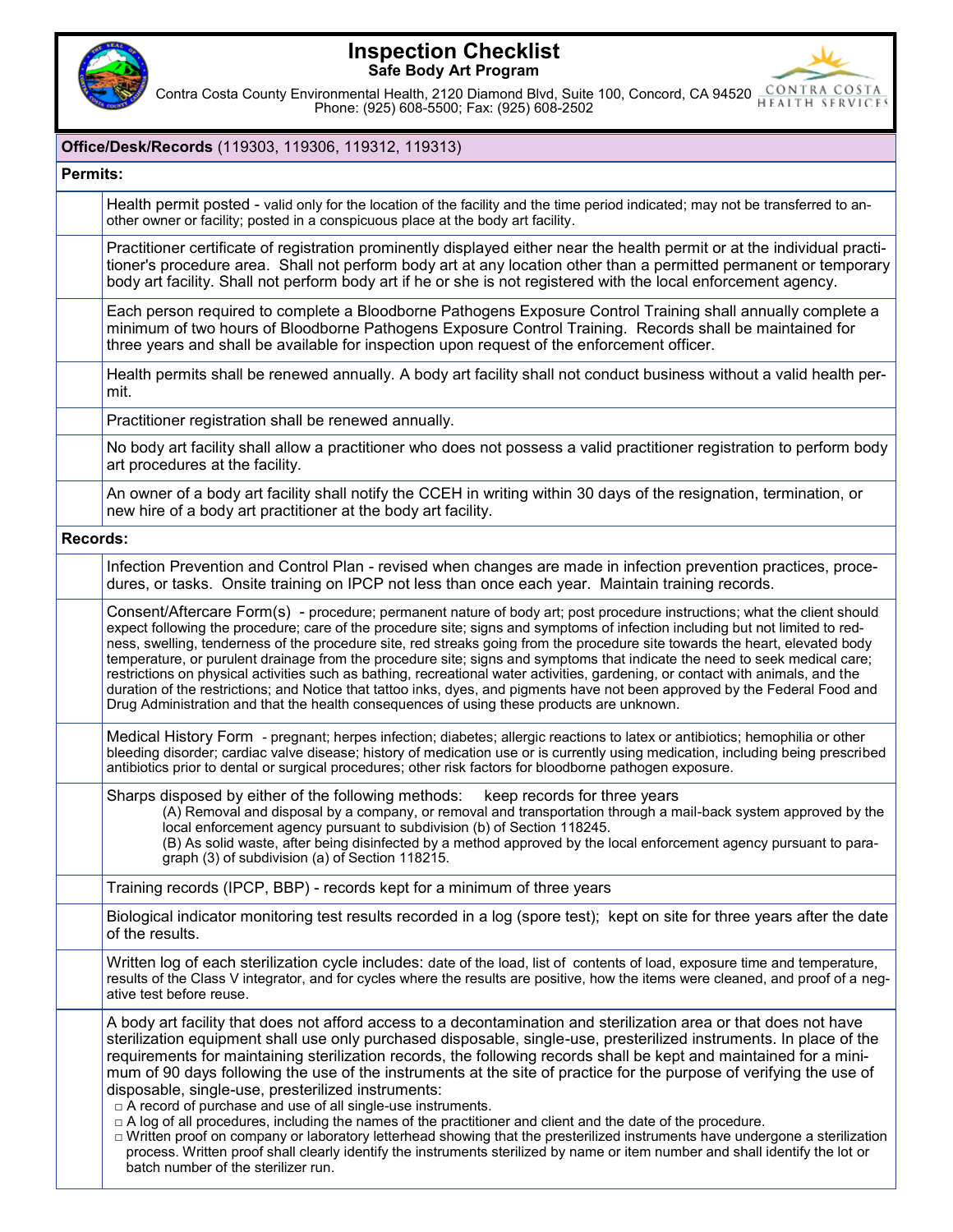| Facility/Procedure Area (119309, 119314) |                                                                                                                                                                                                                                                                                                                                                                                                                                           |  |
|------------------------------------------|-------------------------------------------------------------------------------------------------------------------------------------------------------------------------------------------------------------------------------------------------------------------------------------------------------------------------------------------------------------------------------------------------------------------------------------------|--|
| <b>Construction:</b>                     |                                                                                                                                                                                                                                                                                                                                                                                                                                           |  |
|                                          | Floors, walls, and ceilings.                                                                                                                                                                                                                                                                                                                                                                                                              |  |
|                                          | Floors and walls that are smooth, nonabsorbent, free of open holes, and washable.                                                                                                                                                                                                                                                                                                                                                         |  |
|                                          | Separate from any residential areas used for sleeping, bathing, or meal preparation; separate entrance and toilet<br>facility; no door for direct access to residential dwelling.                                                                                                                                                                                                                                                         |  |
|                                          | Be separated, by a wall or ceiling-to-floor partition, from nail and hair activities and all business not related to body<br>art.                                                                                                                                                                                                                                                                                                         |  |
|                                          | Equipped with a permanently plumbed sink supplied with hot and cold running water, containerized liquid soap,<br>and single-use paper towels that are dispensed from a wall-mounted, touchless dispenser that is accessible to the<br>practitioner.                                                                                                                                                                                       |  |
|                                          | Have adequate toilet facilities, supplied with hot and cold running water, containerized liquid soap, and single-use<br>paper towels that are dispensed from a wall-mounted, touchless dispenser.                                                                                                                                                                                                                                         |  |
|                                          | All counter surfaces and service trays shall have a smooth, durable, and nonabsorbent finish.                                                                                                                                                                                                                                                                                                                                             |  |
|                                          | Free of insect and rodent infestation.                                                                                                                                                                                                                                                                                                                                                                                                    |  |
|                                          | Decontamination/Sterilization Area- separated from procedure areas by a space of at least five feet or by a cleanable bar-<br>rier and equipped with a permanently plumbed sink supplied with hot and cold running water, wall-mounted containerized<br>liquid soap, and single-use paper towels that are dispensed from a wall-mounted, touchless dispenser that is accessible to the<br>practitioner.                                   |  |
| <b>Procedure Area:</b>                   |                                                                                                                                                                                                                                                                                                                                                                                                                                           |  |
|                                          | Equipped with a light source that provides adequate light at the procedure area.                                                                                                                                                                                                                                                                                                                                                          |  |
|                                          | Lined waste containers.                                                                                                                                                                                                                                                                                                                                                                                                                   |  |
|                                          | Portable sharps waste container within arm's reach of the practitioner; labeled "sharps waste" or biohazard sym-<br>bol and the word "BIOHAZARD".                                                                                                                                                                                                                                                                                         |  |
|                                          | Maintain a clean and sanitary environment.                                                                                                                                                                                                                                                                                                                                                                                                |  |
|                                          | All solid surfaces and objects in the procedure area and the decontamination and sterilization area that have<br>come into contact with the client or the materials used in performing the body art, including, but not limited to,<br>chairs, armrests, tables, countertops, and trays, shall be immediately cleaned and decontaminated after each use<br>by application of a disinfectant, used according to manufacturer's directions. |  |
|                                          | Surfaces and objects in the procedure area shall be disinfected again before use if the area has been used for<br>any activity following its previous disinfection.                                                                                                                                                                                                                                                                       |  |
|                                          | No animals shall be allowed in the procedure area or the decontamination and sterilization area except service<br>animals.                                                                                                                                                                                                                                                                                                                |  |
|                                          | Practitioner shall wear disposable gloves on both hands when touching, decontaminating, or handling a surface,<br>object, instrument, or jewelry that is soiled or that is potentially soiled with human blood.                                                                                                                                                                                                                           |  |
|                                          | An instrument or other reusable item that comes into contact with nonintact skin or mucosal surfaces shall either<br>be single use or be cleaned, decontaminated, packaged, and sterilized after each procedure.                                                                                                                                                                                                                          |  |
|                                          | An instrument or reusable item that does not come into contact with nonintact skin or mucosal surfaces shall be<br>washed with a solution of soap and water, using a brush that is small enough to clean the interior surfaces, and<br>decontaminated after each procedure.                                                                                                                                                               |  |
|                                          | A reusable item that cannot be immediately washed, disinfected, and sterilized following completion of the body<br>art procedure shall be placed in a basin of water with or without detergent.                                                                                                                                                                                                                                           |  |
|                                          | Sterile instrument packs shall be evaluated before use, and if the integrity of a pack is compromised in any way,<br>including, but not limited to, being torn, punctured, wet, or having evidence of potential moisture contamination,<br>the instrument pack shall be discarded or reprocessed before use.                                                                                                                              |  |
|                                          | No food, drink, tobacco product, or personal effects are permitted in the procedure area. The practitioner shall not<br>eat, drink, or smoke while performing a procedure. If a client requests to eat, drink, or smoke, the procedure shall be stopped<br>and the procedure site shall be protected from possible contamination while the client leaves the procedure area to eat, drink,<br>or smoke.                                   |  |
|                                          | Branding shall not be done with another client in the procedure area. During the procedure, the practitioner and<br>the client shall wear appropriate protective face filter masks.                                                                                                                                                                                                                                                       |  |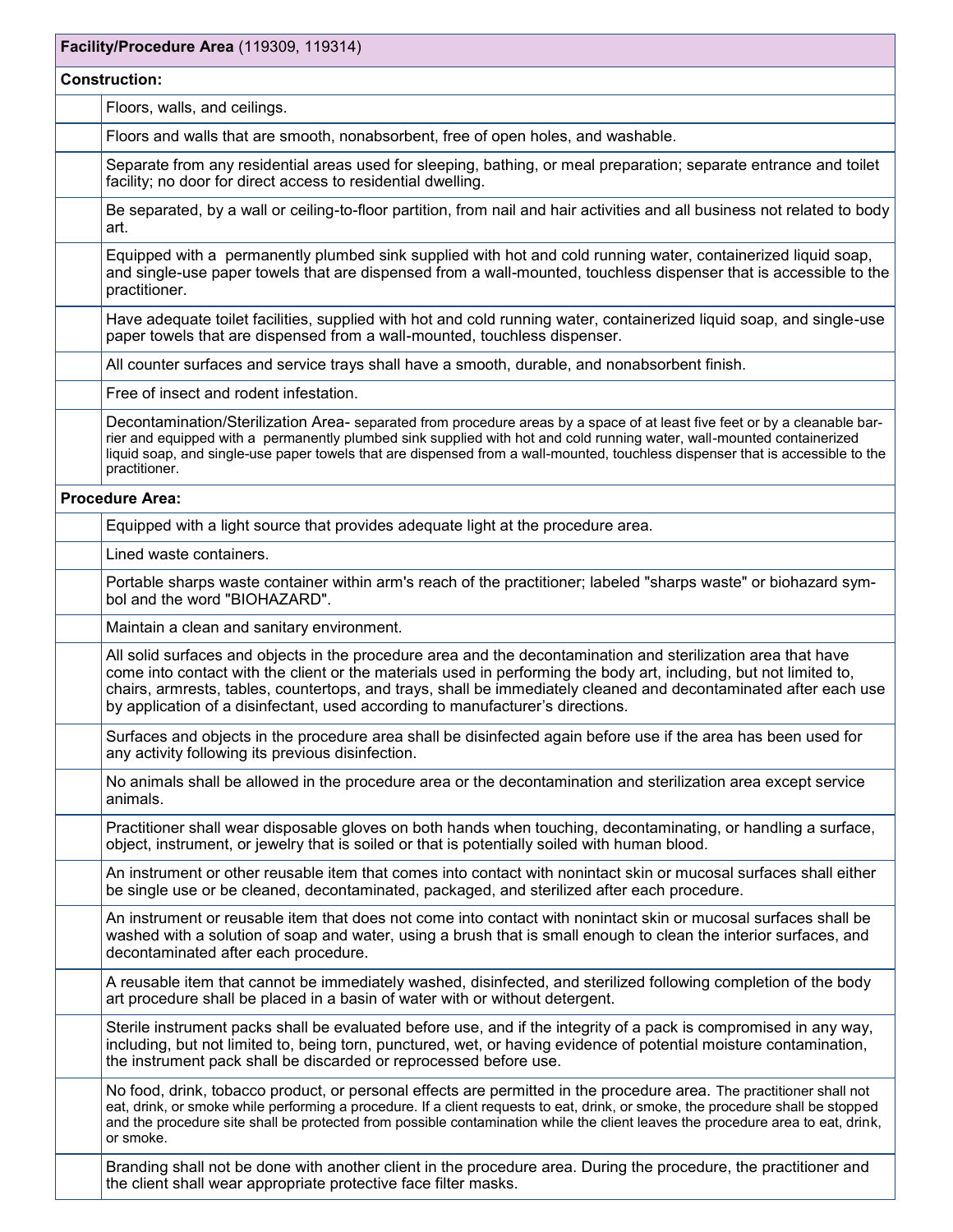| Decontamination/Sterilization Area (119314) |                                                                                                                                                                                                                                                                                                                                                                                                                                                                                                                                                                                                                                                                                                                                                                                                                                                                                                                                                                                                                                       |  |
|---------------------------------------------|---------------------------------------------------------------------------------------------------------------------------------------------------------------------------------------------------------------------------------------------------------------------------------------------------------------------------------------------------------------------------------------------------------------------------------------------------------------------------------------------------------------------------------------------------------------------------------------------------------------------------------------------------------------------------------------------------------------------------------------------------------------------------------------------------------------------------------------------------------------------------------------------------------------------------------------------------------------------------------------------------------------------------------------|--|
|                                             | Separated from procedure areas by a space of at least five feet or by a cleanable barrier.                                                                                                                                                                                                                                                                                                                                                                                                                                                                                                                                                                                                                                                                                                                                                                                                                                                                                                                                            |  |
|                                             | Be equipped with a sink, hot and cold running water, containerized liquid soap, and single-use paper towels dis-<br>pensed from a wall-mounted, touchless dispenser that is readily accessible to the practitioner.                                                                                                                                                                                                                                                                                                                                                                                                                                                                                                                                                                                                                                                                                                                                                                                                                   |  |
|                                             | Lined waste containers.                                                                                                                                                                                                                                                                                                                                                                                                                                                                                                                                                                                                                                                                                                                                                                                                                                                                                                                                                                                                               |  |
|                                             | Portable sharps waste container within arm's reach of the practitioner; labeled "sharps waste" or biohazard sym-<br>bol and the word "BIOHAZARD".                                                                                                                                                                                                                                                                                                                                                                                                                                                                                                                                                                                                                                                                                                                                                                                                                                                                                     |  |
|                                             | No animals allowed in the sterilization area.                                                                                                                                                                                                                                                                                                                                                                                                                                                                                                                                                                                                                                                                                                                                                                                                                                                                                                                                                                                         |  |
|                                             | Clean instruments to be sterilized sealed in peel-packs that contain either a sterilizer indicator or process indica-<br>tor, unless processed for immediate use.                                                                                                                                                                                                                                                                                                                                                                                                                                                                                                                                                                                                                                                                                                                                                                                                                                                                     |  |
|                                             | Outside of pack shall be labeled with the name of the instrument (if not immediately identifieable), the date steri-<br>lized, and the initials of the person operating the sterilizing equipment.                                                                                                                                                                                                                                                                                                                                                                                                                                                                                                                                                                                                                                                                                                                                                                                                                                    |  |
|                                             | Sterilizer loaded, operated, decontaminated, and maintained according to manufacturer's directions.                                                                                                                                                                                                                                                                                                                                                                                                                                                                                                                                                                                                                                                                                                                                                                                                                                                                                                                                   |  |
|                                             | Only equipment manufactured for the sterilization of medical instruments shall be used.                                                                                                                                                                                                                                                                                                                                                                                                                                                                                                                                                                                                                                                                                                                                                                                                                                                                                                                                               |  |
|                                             | Sterilization equipment shall be tested using a commercial biological indicator monitoring system (spore test) after<br>initial installation, after major repairs, and at least once per month. Expiration date of the monitor checked prior to<br>each use.                                                                                                                                                                                                                                                                                                                                                                                                                                                                                                                                                                                                                                                                                                                                                                          |  |
|                                             | Each sterilization load monitored with mechanical indicators for time, temperature, pressure, and shall include at a<br>minimum Class V integrators.                                                                                                                                                                                                                                                                                                                                                                                                                                                                                                                                                                                                                                                                                                                                                                                                                                                                                  |  |
|                                             | Biological indicator monitoring test results recorded in a log; kept on site for three years after the date of the re-<br>sults.                                                                                                                                                                                                                                                                                                                                                                                                                                                                                                                                                                                                                                                                                                                                                                                                                                                                                                      |  |
|                                             | Written log of each sterilization cycle includes: date of the load, list of contents of load, exposure time and temperature,<br>results of the Class V integrator, and for cycles where the results are positive, how the items were cleaned, and proof of a neg-<br>ative test before reuse. Sterilization log retained on site for three years.                                                                                                                                                                                                                                                                                                                                                                                                                                                                                                                                                                                                                                                                                     |  |
|                                             | Clean instruments and sterilized instrument packs stored in clean, dry, labeled containers, or stored in a labeled<br>cabinet that is protected from dust and moisture.                                                                                                                                                                                                                                                                                                                                                                                                                                                                                                                                                                                                                                                                                                                                                                                                                                                               |  |
|                                             | Sterilized instruments shall be stored in the intact sterilization packaging or in the sterilization equipment cartridge<br>until time of use.                                                                                                                                                                                                                                                                                                                                                                                                                                                                                                                                                                                                                                                                                                                                                                                                                                                                                        |  |
|                                             | Sterile instrument packs to be evaluated at time of storage and before use. If the integrity of a pack is compro-<br>mised, including, but not limited to, cases where the pack is torn, punctured, wet, or displaying any evidence of<br>moisture contamination, the pack shall be discarded or reprocessed before use.                                                                                                                                                                                                                                                                                                                                                                                                                                                                                                                                                                                                                                                                                                              |  |
|                                             | A body art facility that does not afford access to a decontamination and sterilization area or that does not have<br>sterilization equipment shall use only purchased disposable, single-use, presterilized instruments. In place of the<br>requirements for maintaining sterilization records, the following records shall be kept and maintained for a mini-<br>mum of 90 days following the use of the instruments at the site of practice for the purpose of verifying the use of<br>disposable, single-use, presterilized instruments:<br>□ A record of purchase and use of all single-use instruments.<br>□ A log of all procedures, including the names of the practitioner and client and the date of the procedure.<br>□ Written proof on company or laboratory letterhead showing that the presterilized instruments have undergone a sterilization<br>process. Written proof shall clearly identify the instruments sterilized by name or item number and shall identify the lot or<br>batch number of the sterilizer run. |  |
|                                             | Procedural Requirements/Practitioner Requirements (119308-119311)                                                                                                                                                                                                                                                                                                                                                                                                                                                                                                                                                                                                                                                                                                                                                                                                                                                                                                                                                                     |  |
|                                             | Before performing body art:<br>$\Box$ (1) Wash and dry hands consistent with sound hygienic practices.<br>$\Box$ (2) Put on clean apron, bib, or lap pad over clean, dry clothing.<br>$\Box$ (3) Put on personal protective equipment that is appropriate for the task.<br>$\Box$ (4) Don clean, previously unused, disposable examination gloves on both hands just prior to the procedure.<br>$\Box$ (5) Gloves worn throughout the procedure.<br>$\Box$ (6) If gloves are contaminated or damaged or removed during procedure - remove both gloves removed, perform hand<br>hygiene, and don new, clean, previously unused, disposable examination gloves.<br>$\Box$ (7) If shaving procedure area, the skin washed with soap and water - use single-use, disposable razor and then discard into<br>a sharps container.<br>$\Box$ (8) Prepare skin immediately prior to performing the body art with an antiseptic solution, antimicrobial, or microbicide,<br>according to manufacturer's instructions - discarded after use.     |  |